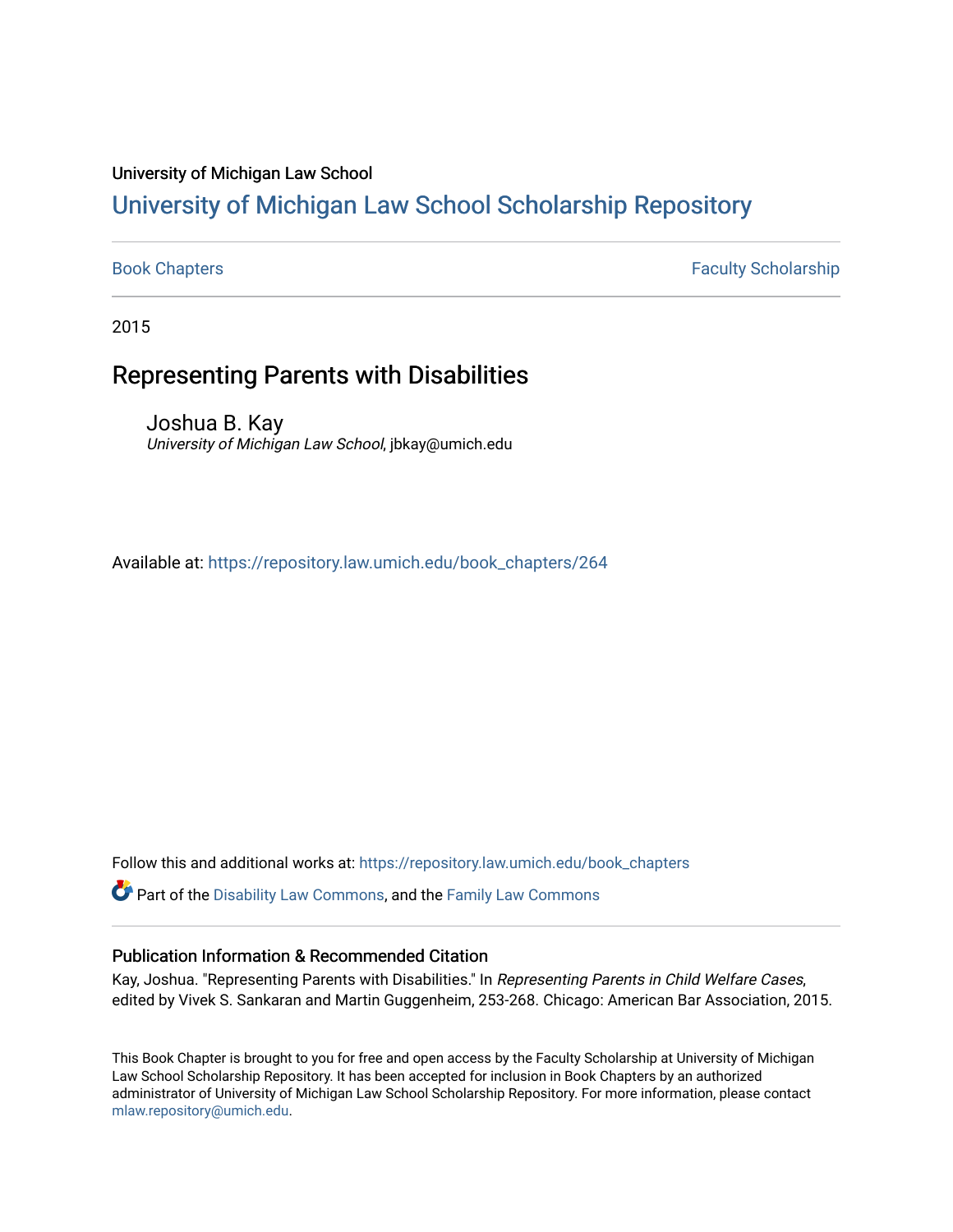# **REPRESENTING PARENTS IN CHILO WELFARE CASES**

Advice and Guidance for Family Defenders

MARTIN GUGGENHEIM AND VIVEK S. SANKARAN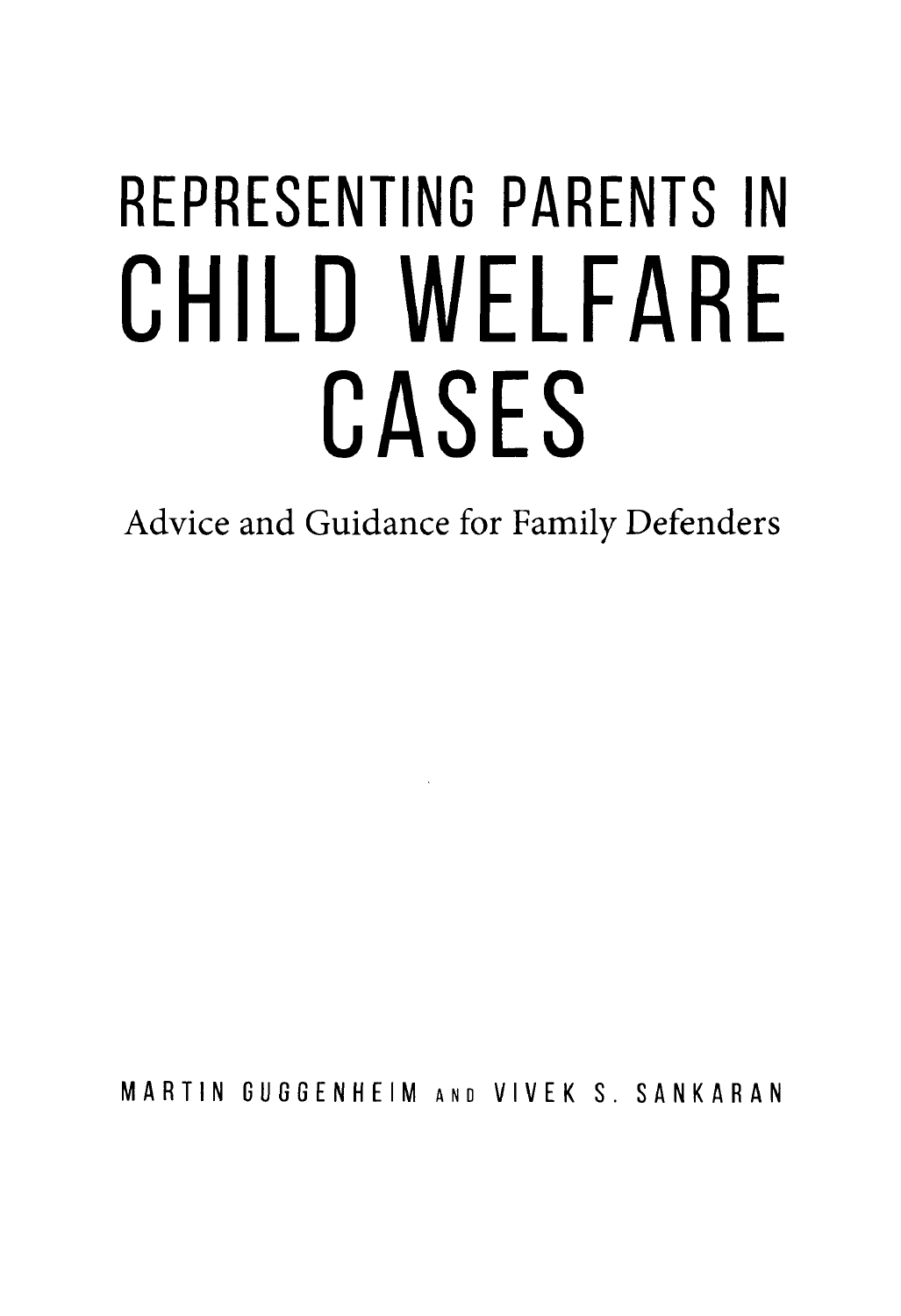## CHAPTER 12 **Representing Parents with Disabilities**

*Joshua B. Kay* 

#### **12.0 I Introduction: Scope and Nature of the Problem**

Parents with disabilities are more likely than other parents to become involved in the child welfare system, and once involved, their cases are more likely to end in termination of parental rights. This chapter covers basic information about parents with disabilities and child welfare involvement, including the prevalence of disability among parents generally and the frequency with which parents with disabilities are involved in child welfare cases. It discusses why these parents are disproportionately involved in child welfare proceedings and the biases of professionals that contribute not only to this frequent involvement but also to the poor outcomes in many of these cases. The chapter also covers the legal framework specifically applicable to these cases and key elements of effective advocacy, including how to raise claims under the Americans with Disabilities Act ("ADA"), 42 U.S.C. § 12101 (2014) to ensure that these parents' disabilities are reasonably accommodated when reunification services are provided.

#### *12.0 I (a) Prevalence of Disability Among Parents and Frequency of Child Welfare Involvement*

Many parents have a disability of some type, whether physical, sensory, cognitive, or psychiatric. National estimates indicate that at least 8.4 million and possibly more than 10 million parents with disabilities have children under the age of eighteen living in the home. *See* Megan Kirshbaum & Rhoda Olkin, *Parents with Physical, Systemic, or Visual Disabilities,* 20 SEXUALITY & DISABILITY 65 (2002); Rhoda Olkin et al.,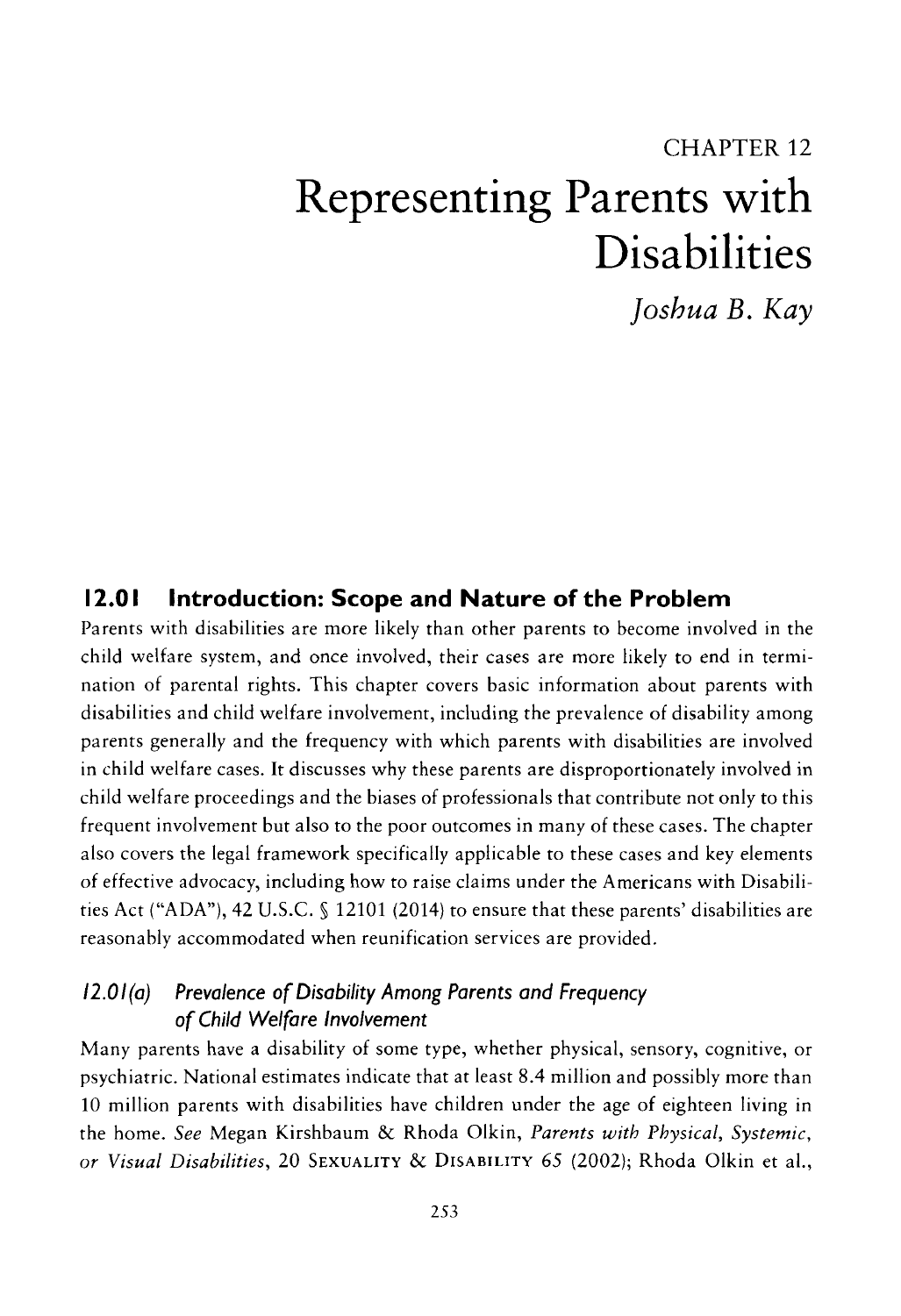*Comparison of Parents with and Without Disabilities Raising Teens: Information from the NHIS and Two National Surveys,* 51 REHABILITATION PsYCHOL. 43, 44 (2006). Child welfare issues are a significant concern for parents with disabilities, because these parents are disproportionately involved in the child welfare system. Once entangled in the system, they are far more likely than parents without disabilities to have their parental rights terminated. Parents with psychiatric and cognitive disabilities appear to be especially at risk of child welfare involvement and eventual termination of their parental rights. The problems that parents with disabilities encounter in the child welfare system are so severe that the National Council on Disability released an extensive report substantially dedicated to these issues. *See* NAT'L COUNCIL ON DISABILITY, ROCKING THE CRADLE: ENSURING THE RIGHTS OF PARENTS WITH DISABILITIES AND THEIR CHILDREN (2012).

Parents with cognitive or psychiatric disabilities are more likely than non-disabled parents to access state services, inviting close scrutiny by state personnel, and they have considerable contact with professionals who are mandated reporters of suspected child abuse and neglect. *See* Susan Kerr, *The Application of the American with Disabilities Act to the Termination of the Parental Rights of Individuals with Mental Disabilities,*  16 J. CoNTEMP. HEALTH L. & POL'Y 387, 403 (2000). These professionals are often the source of a Children's Protective Services (CPS) referral, and they have considerable credibility with CPS, so their reports are likely to prompt the Agency to intervene in the matter. *See id.* This situation contributes to the high rate of child welfare involvement for these parents and eventual termination of their parental rights. It is estimated that among mothers with mental illness, 40 to 75 percent lose custody of one or more of their children, a range of rates substantially higher than for mothers without mental illness. *See* Colby Brunt & Leigh Goodmark, *Parenting in the Face of Prejudice: The Need for Representation for Parents with Mental Illness,* 36 CLEARINGHOUSE REV. 295, 297-98 (2002). Even higher percentages have been found among parents with intellectual disabilities, which may be the group most likely to become entangled in a CPS matter and eventually lose their parental rights. A prominent researcher has found in his sample groups that upward of 80 percent of parents with intellectual disabilities have experienced a termination of parental rights. *See* Maurice A. Feldman, *Parents with Intellectual Disabilities: Implications and Interventions, in HANDBOOK* OF CHILD ABUSE RESEARCH AND TREATMENT 401, 415 (John R. Lutzker ed., 1998). Rates of child welfare involvement for parents with physical and sensory disabilities also exceed those in the general population.

#### *12.0 I (b) The Role of Poverty in the Involvement of Parents with Disabilities in the Child Welfare System*

A significant contributor to the disproportionate involvement of parents with disabilities in the child welfare system is poverty. It is well established that poverty is among the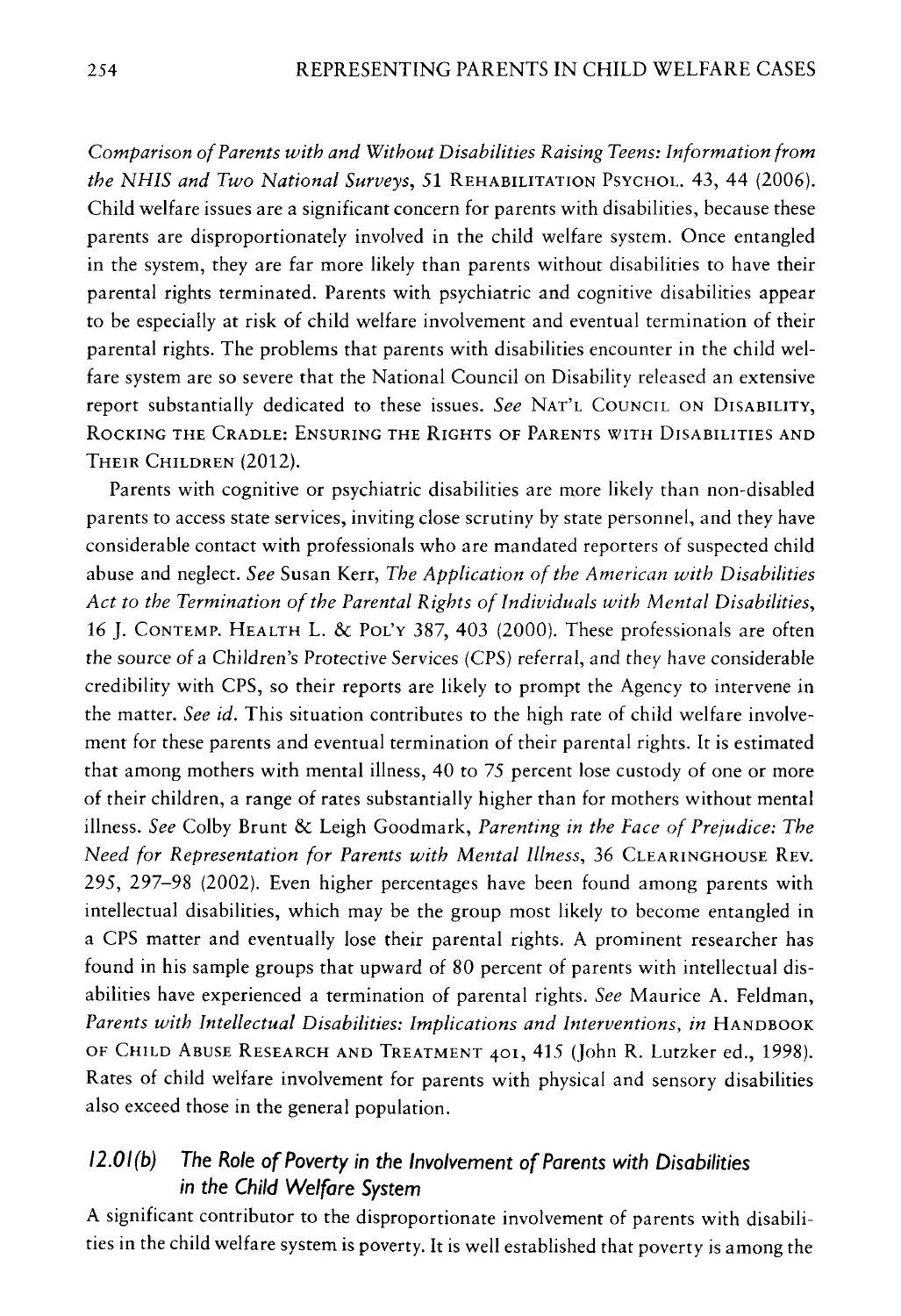strongest predictors of child welfare involvement, and parents with disabilities are twice as likely as other parents to be living in poverty. *See* Olkin, *supra* at 44. Whereas people with greater financial resources can purchase services privately to help them with family problems, those who live in poverty are more likely to come to the attention of the state by accessing public assistance. *See, e.g.,* Rosemary Shaw Sackett, *Terminating Parental Rights of the Handicapped,* 25 FAM. L.Q. 253, 290 (1991). This reliance on the public system of care contributes to the close scrutiny experienced by parents with disabilities. For example, parents with a cognitive or psychiatric disability are likely to obtain services from a publicly funded mental health clinic while also getting other public benefits, such as Social Security or cash assistance. These parents have a great deal of contact with various caseworkers and other professionals who may refer them to CPS.

#### *12.0/(c) Common Biases and Assumptions about Parents with Disabilities*

Negative assumptions about parents with disabilities appear to be common among various professionals, including CPS caseworkers. The combination of frequent contact with professionals, close scrutiny by state workers, and negative assumptions about the parental fitness of people with disabilities can be devastating. For example, the belief that people with psychiatric conditions are dangerous and largely beyond help is widespread in the child welfare field and may motivate lackluster service planning. *See* Theresa Glennon, Symposium, *Walking with Them: Advocating for Parents with Mental Illness in the Child Welfare System,* 12 TEMP. PoL. & Civ. RTs. L. REV. 273, 292 (2003). In contrast, high-quality research suggests that most parents with a psychiatric disability-or a cognitive disability-can provide appropriate parenting for their children with proper treatment and support.

Many caseworkers and other professionals, including psychologists who perform evaluations of parents in CPS cases, believe that a mental illness or, especially, a cognitive disability, cannot be changed, so no amount of treatment or support would allow the parent to provide adequate care for a child. Faced with this assumption, caseworkers are not motivated to engage in careful service planning with these parents, and psychologists are less likely to develop detailed treatment recommendations to address identified problems. In turn, the lack of treatment and other services increases the likelihood of eventual termination of parental rights.

The nature of disability varies a great deal within categories such as "cognitive," "psychiatric," "physical," and "sensory." There is wide variability even within subcategories, such as specific psychiatric diagnoses like schizophrenia or bipolar disorder, or cognitive disabilities such as intellectual or memory impairment. Placing a parent in a general disability or diagnostic category contributes little to an understanding of that individual parent's strengths, weaknesses, and needs. A categorical view of disability, in which the criteria for a particular category are emphasized instead of the person's actual capacities, contributes to the assumption that a disability is pervasive and static,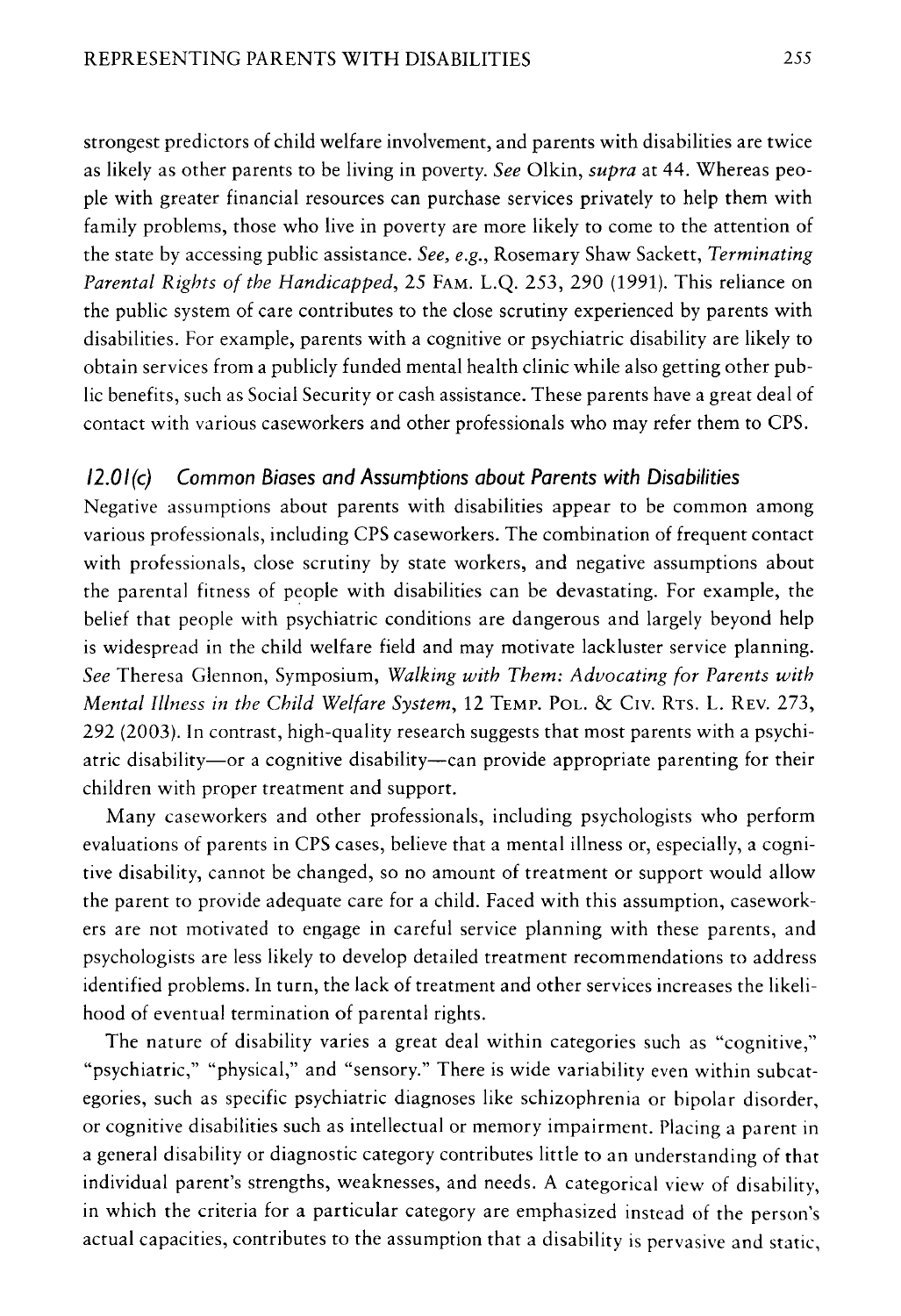because a caseworker may believe that a parent in a given category must have some set of characteristics assumed to be common to that category. *See* Alexander J. Tymchuk, *The Importance of Matching Educational Interventions to Parent Needs in Child Maltreatment: Issues, Methods, and Recommendations, in* HANDBOOK OF CHILD ABUSE RESEARCH AND TREATMENT 421, 422-23 (John R. Lutzker ed., 1998). In other words, caseworkers and other professionals may assess the category into which they have put the parent rather than the parent him- or herself. Once a person is categorized as disabled in some particular way, assumptions about what that means for parenting can dictate further actions by professionals. The child welfare system generally takes this approach to people with disabilities, which undermines service planning and increases the chances of termination of parental rights. *See id.* 

In contrast, a "functional" perspective emphasizes what an individual personrather than a broad category of people—can do and learn, and the circumstances under which the person successfully learns or applies what is learned. *See id.* at 22. A focus on abilities and contexts allows for a better fit between individual needs and educational methods and services. *See id.* The functional perspective on disability leads to a thorough assessment of relevant skills and deficits, which leads to the provision of highquality services. This perspective fits well with the legal requirement that reasonable efforts include treatment plans tailored to the specific needs of parents and children.

Agency assumptions about disability are often reflected in petitions filed against parents with disabilities. When reviewing a termination Petition, it is especially important to determine whether the Petition indicates a nexus between the disability of the parent and actual parenting ability and any risk to the child. Does the Agency allege problems with actual parenting? ls a risk to the child articulated in the Petition? Or is there merely a recitation of disability-related facts, such as psychiatric symptoms that the parent may have? If no nexus to parenting ability is made clear, or the risk to the child is not described, it may be possible to get the Petition dismissed or challenge the Agency's request for removal. For strategies regarding removal hearings, *see* Chapter 4.

#### **12.02 The Need for Appropriate Family Services**

In nearly all cases, child welfare agencies must make "reasonable efforts" to prevent removal or reunify a family. Much of what constitutes reasonable efforts is included in a case service plan, which identifies family needs and services to address those needs. Although case service plans must be tailored to the specific needs of an individual case, in reality many are "one-size-fits-all" plans that list identical services for almost every case. These services may include parenting classes, training about domestic violence and anger management, a psychological evaluation, psychotherapy or counseling, drug testing, and substance abuse evaluation and treatment. Few parents, whether or not they have a disability, are well served by cookie cutter case service plans, but parents with disabilities may be most vulnerable to the ineffectiveness of the low-quality,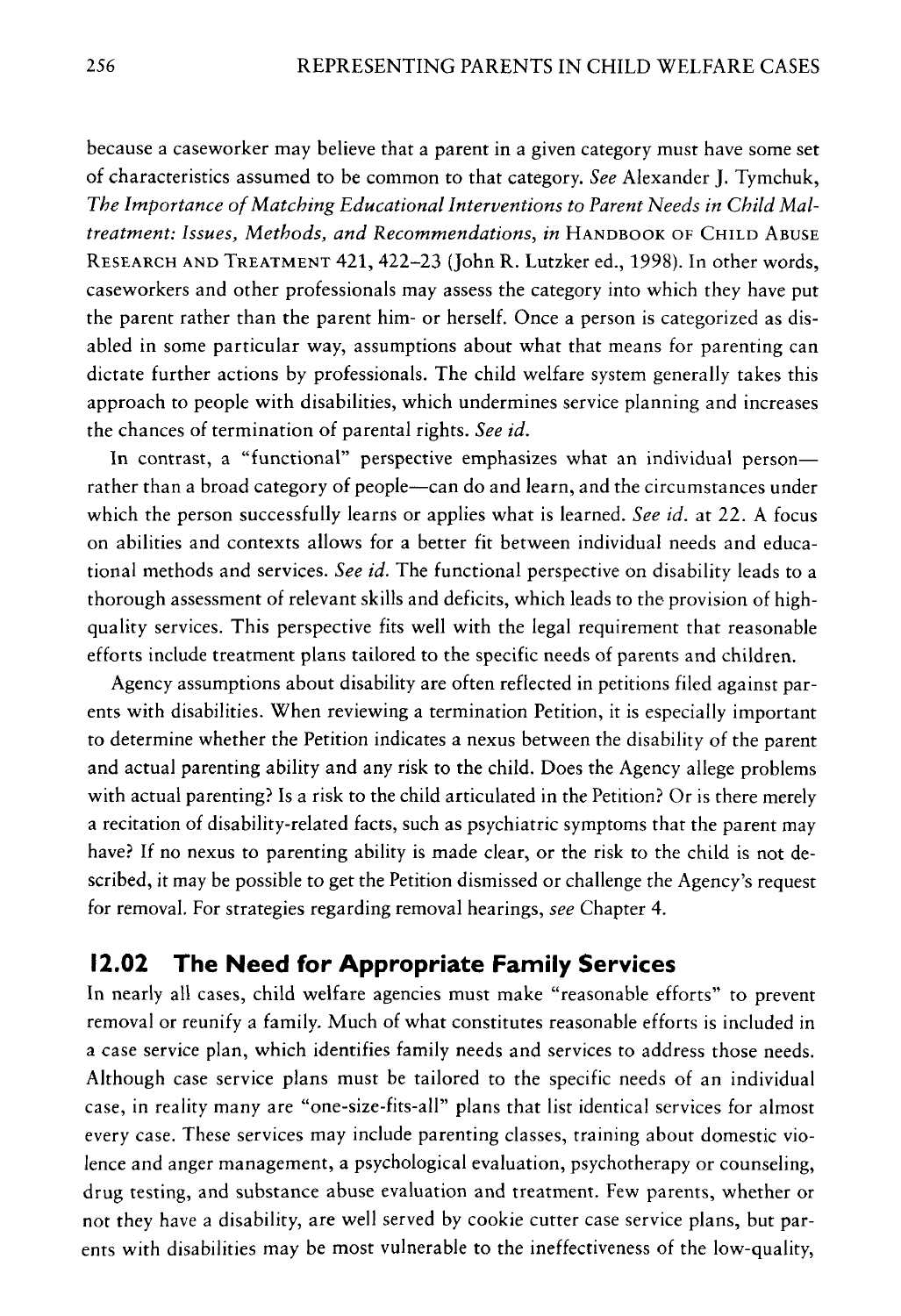generic services so often provided. It is difficult for parents with disabilities to demonstrate any benefit from services not provided in a manner that accommodates their disability, and this difficulty can put them on a path to termination of their parental rights.

For example, a parent with mental illness is likely to require psychiatric and psychotherapeutic care, yet there may be a long waiting list for public clinics. This problem is especially serious given the short time frames allowed in child welfare cases, time frames that courts may be reluctant to extend. Even once services are provided, they may be of low quality or otherwise a poor fit for the parent's needs, slowing any improvement. Furthermore, many public mental health services are structured as brief interventions, yet more intensive, long-term intervention may be necessary to give the parent adequate support and keep psychiatric symptoms at bay. Besides psychotherapeutic and psychiatric care, many parents with disabilities need concrete services, such as cash assistance, help with housing, medical care, food aid, and transportation. To develop, maintain, and make needed adjustments to an individualized package of services to make it effective, excellent assessment and thorough case reviews are needed. Too often, those elements are missing from child welfare cases, particularly when a parent has a disability and caseworkers and other professionals lack the expertise to work successfully with that person. For a more detailed discussion of case service planning for parents with disabilities, *see* Robert F. Kelly, *Family Preservation and Reunification Programs in Child Protection Cases: Effectiveness, Best Practices, and Implications for Legal Representation, Judicial Practice, and Public Policy,* 34 FAM. L.Q. 359, 380 (2000); Glennon, *supra* at 282-83, 296.

Tailored services can be effective for improving the parenting skills of parents with disabilities, including intellectual disabilities, contrary to the assumptions of many caseworkers and courts. For parents with intellectual disabilities, a group particularly vulnerable to inappropriate service provision and eventual termination of parental rights, Maurice Feldman has found that in-home interventions are best, particularly if they include techniques such as simplified instructions, pictorial prompts, modeling, feedback, role-playing, and positive reinforcement. He has further found that gains made by parents during these interventions are maintained for a longer term and that the rates of termination of parental rights were greatly reduced in the cases that received interventions compared to what the same parents had experienced in prior cases and to comparison groups. When in-home programming is not feasible, several hallmarks of these interventions can still be implemented, including one-on-one work, simplified instructions, modeling, visual cues, and the like. *See, e.g.,* Feldman, *supra.* 

In cases involving parents with disabilities, obtaining appropriate services is among an attorney's greatest challenges, yet without them, there is little chance that the case will end favorably for the client. Unfortunately, there are relatively few professionals with adequate expertise in working with parents with disabilities, and fewer still work on contract with child welfare agencies. However, service provision is the area of a child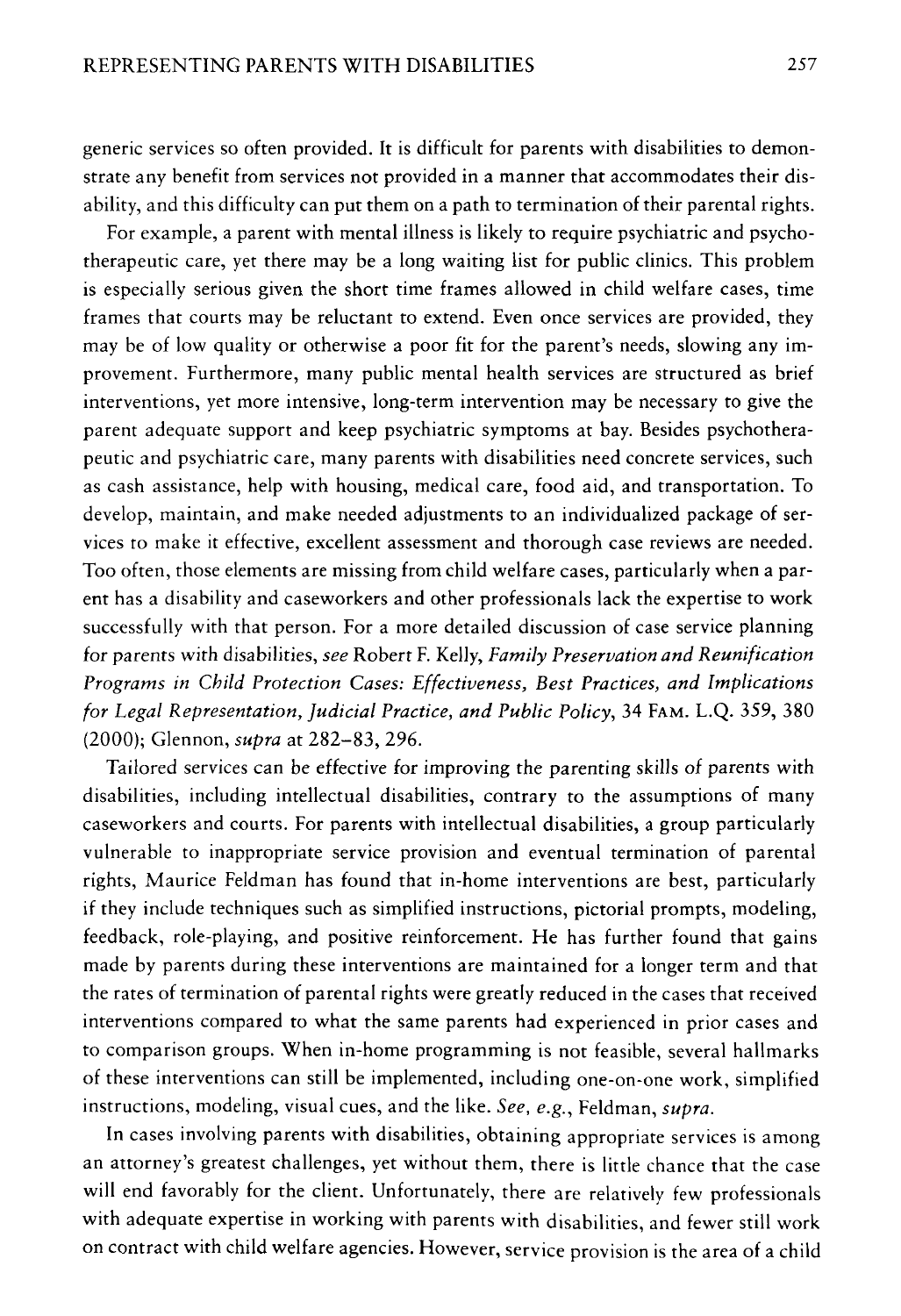welfare case most readily addressed by the ADA, which provides significant protection for these parents.

#### **12.03 Applicability and Operation of the ADA in Child Welfare Cases**

To obtain appropriate services for parents with disabilities, advocates must bring to bear more than just the reasonable efforts standard required in most child welfare cases. Services to prevent removal or reunify a family must comply with the ADA, which requires that a service recipient's disabilities be reasonably accommodated by the Agency. Title II of the ADA states that "no qualified individual with a disability shall, by reason of such disability, be excluded from participation in or be denied the benefits of the services, programs, or activities of a public entity, or be subjected to discrimination by any such entity." 42 U.S.C. § 12132. Reasonable accommodations under the ADA may include modifications to programs, extension of time limits, access to more specialized services, and the like. In essence, reasonable accommodations are designed to make services as effective for people with disabilities as they are for those without a disability such that similar results are likely to be achieved.

#### *I 2.03(a) Raising an ADA Claim: Timing, Reasonable Efforts, and Reasonable Accommodations*

The timing of an ADA claim in a child welfare case is crucial. Advocates must not wait to raise a claim for ADA protections until a supplemental Petition for termination of parental rights is filed. Numerous courts have declared that the ADA provides no defense to termination of parental rights. The reasoning for this holding has varied. Some courts have decided that termination of parental rights is not a service, program, or activity within the meaning of the ADA. *See, e.g., S.G. v. Barbour* Co. *Dep't of Human Res.,* 148 So. 439 (Ala. Civ. App. 2013); *In re Anthony P.,* 84 Cal. App. 4th 1112, 1116, 101 Cal. Rptr. 2d 423 (2000); *In re Antony* B., 54 Conn. App. 463, 472, 735 A.2d 893 (1999); *Interest of* B.K.F., 97-572, p. 5 (La. App. 5 Cir. 11/25/97), 704 So. 2d 314, 317; *Adoption of Gregory,* 434 Mass. 117, 121, 747 N.E.2d 120 (2001); *In re Terry,*  240 Mich. App. 14, 25, 610 N.W.2d 563 (2000); *Matter of La'Asia S.,* 191 Misc. 2d 28, 41-42, 739 N.Y.S.2d 898 (Fam. Ct. 2002); *Matter of Chance Jahmel* B., 187 Misc. 2d 626, 632, 723 N.Y.S.2d 634 (Fam. Ct. 2001); *In re Kayla* N., 900 A.2d 1202 (R.I. 2006), *cert. denied, Irving* N. *v. R.I. Dep't of Children, Youth & Families,* 549 U.S. 1252 (2007); *In re B.S.,* 166 Vt. 345, 351-52, 693 A.2d 716 (1997).

Other courts have decided that by the time termination of parental rights is sought, a parent can only bring a separate case alleging discrimination, but such a case would not constitute a defense to termination of parental rights. *See, e.g., In re Anthony* P., 84 Cal. App. 4th at 1116; *In re Antony B.,* 54 Conn. App. at 472; *In re Doe,* 100 Haw. 335, 343, 60 P.3d 285 (2002); *In re E.E.,* 736 N.E.2d 791, 796 (Ind. Ct. App. 2000);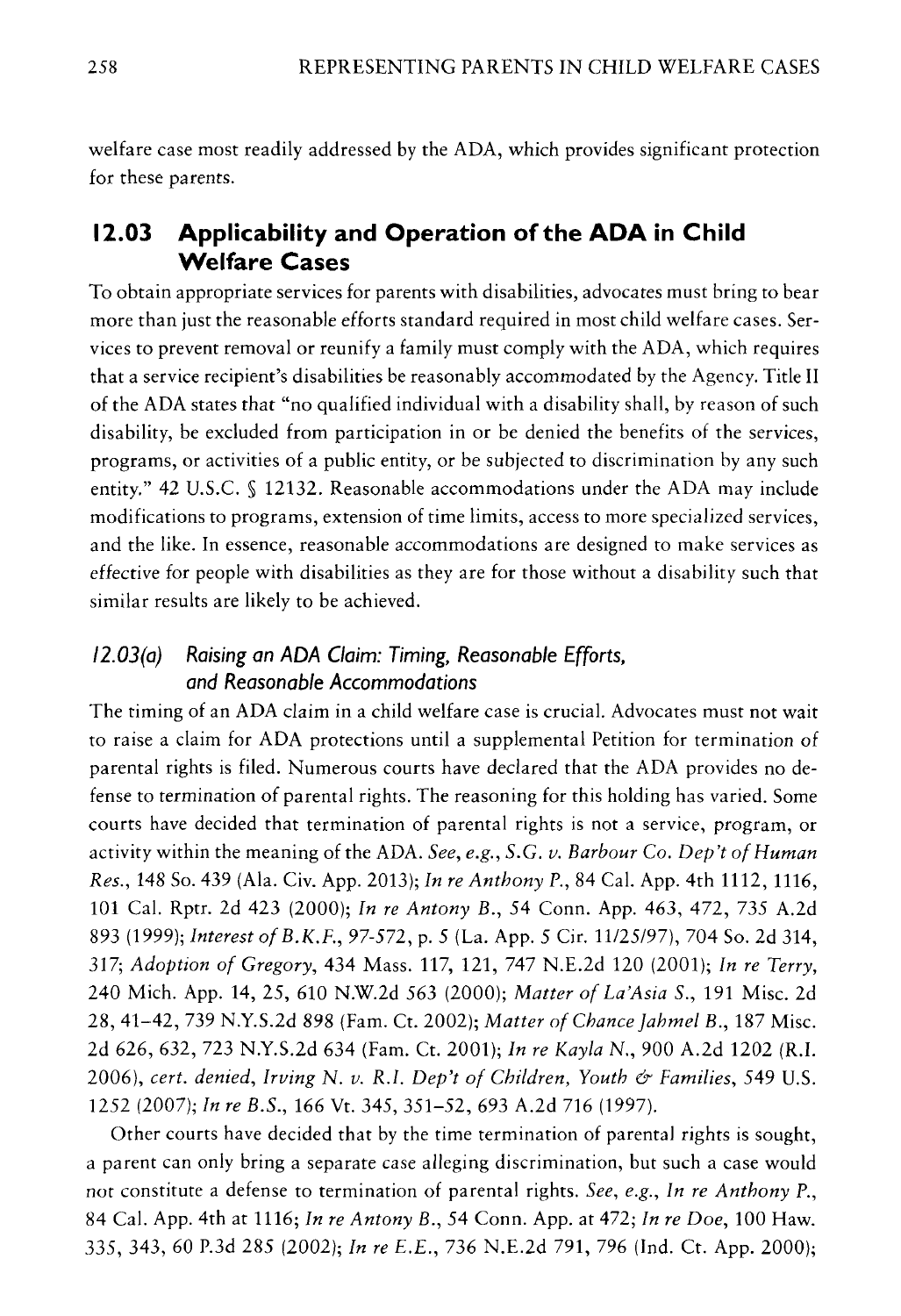*Interest of B.K.F.,* 97-572, p. 5 (La. App. 5 Cir. 11/25/97), 704 So. 2d at 317; *Matter of Chance Jahmel B.,* 187 Misc. 2d at 632; *In re Harmon,* No. 00-CA-2693, 2000 WL 1424822 (Ohio Ct. App. Sept. 25, 2000); *In re B.S.,* 166 Vt. at 351-52 (noting that juvenile court is of limited jurisdiction and may not consider claim under ADA); *In re Torrance P.,* 187 Wis. 2d 10, 522 N.W.2d 243 (Wisc. Ct. App. 1994). Instead, the parent would seek damages for discrimination in the provision of services, and termination of their parental rights would unlikely be affected.

Still other courts have held that allowing an ADA claim as a defense to termination would improperly elevate the rights of parents over those of children in child protection proceedings. *See, e.g.,J.T. v. Ark. Dep't Human Servs.,* 329 Ark. 243,258,947 S.W.2d 761 (1997); *People in Interest of T.B.,* 12 P.3d 1221, 1224 (Colo. Ct. App. 2000); *In re Guardianship of R.G.L.,* 344 N.J. Super. 418,441,442, 782 A.2d 458 (2001). Finally, some courts have decided that the ADA was not intended to change obligations imposed by unrelated statutes, so the ADA cannot be used to avoid termination of parental rights. *See, e.g., Interest of T.B.,* 12 P.3d at 1224 (finding nothing in ADA indicates that a violation of the statute would interfere with the right of the state to terminate parental rights); *In re Antony B.,* 54 Conn. App. at 472; *In re Doe,* 100 Haw. at 343 (finding nothing in ADA or legislative history suggests it was intended to be grafted onto state statutes for purpose of supplementing remedies already provided for in such statutes); *In re Torrance P.,* 187 Wis. 2d at 16. Regardless of the reasoning, the holding remains the same: Waiting too long to raise an ADA claim in a child welfare case is fatal, because the ADA provides no defense to termination of parental rights.

There is broad agreement that an ADA claim may be brought when services provided by the Agency are so inadequate that they discriminate against parents with disabilities. Such a claim does not attack the termination of parental rights, nor does it wait until that late in a case; instead, it targets the Agency's provision of inadequate services and seeks an order that appropriate services be provided. Courts have found that the reasonable accommodation requirement under the ADA is consistent with the reasonable efforts requirement such that if the Agency does not make reasonable accommodations, the court cannot find that reasonable efforts were made to reunite the family. *See*  Chris Watkins, Comment, *Beyond Status: The Americans with Disabilities Act and the Parental Rights of People Labeled Developmentally Disabled or Mentally Retarded,*  83 CAL. L. REV. 1415, 1473 (1995). *See also ].H. v. State Dep't of Health & Soc. Servs.,* 30 P.3d 79, 86 n.11 (Alaska 2001); C.W. *v. State Dep't of Health & Soc. Servs.,*  23 P.3d 52, *55* (Alaska 2001); *Cassidy v. Ark. Dep 't Human Servs.,* 76 Ark. App. 190, 196-97, 61 S.W.3d 880 (2001) (Vaught, J., dissenting); *In re Antony B., 54* Conn. App. at 473 n.9; *In re E.E.,* 736 N.E.2d 791, 796 (Ind. Ct. App. 2000); *Stone v. Daviess Cnty. Div. of Children & Family Servs.,* 656 N.E.2d 824, 830 (Ind. Ct. App. 1995); *Adoption of Gregory,* 434 Mass. at 122-25; *In re Terry,* 240 Mich. App. at 25, 26; *In re Guardianship of R.G.L.,* 344 N.J. Super. at 8; *Matter of La'Asia S.,* 191 Misc.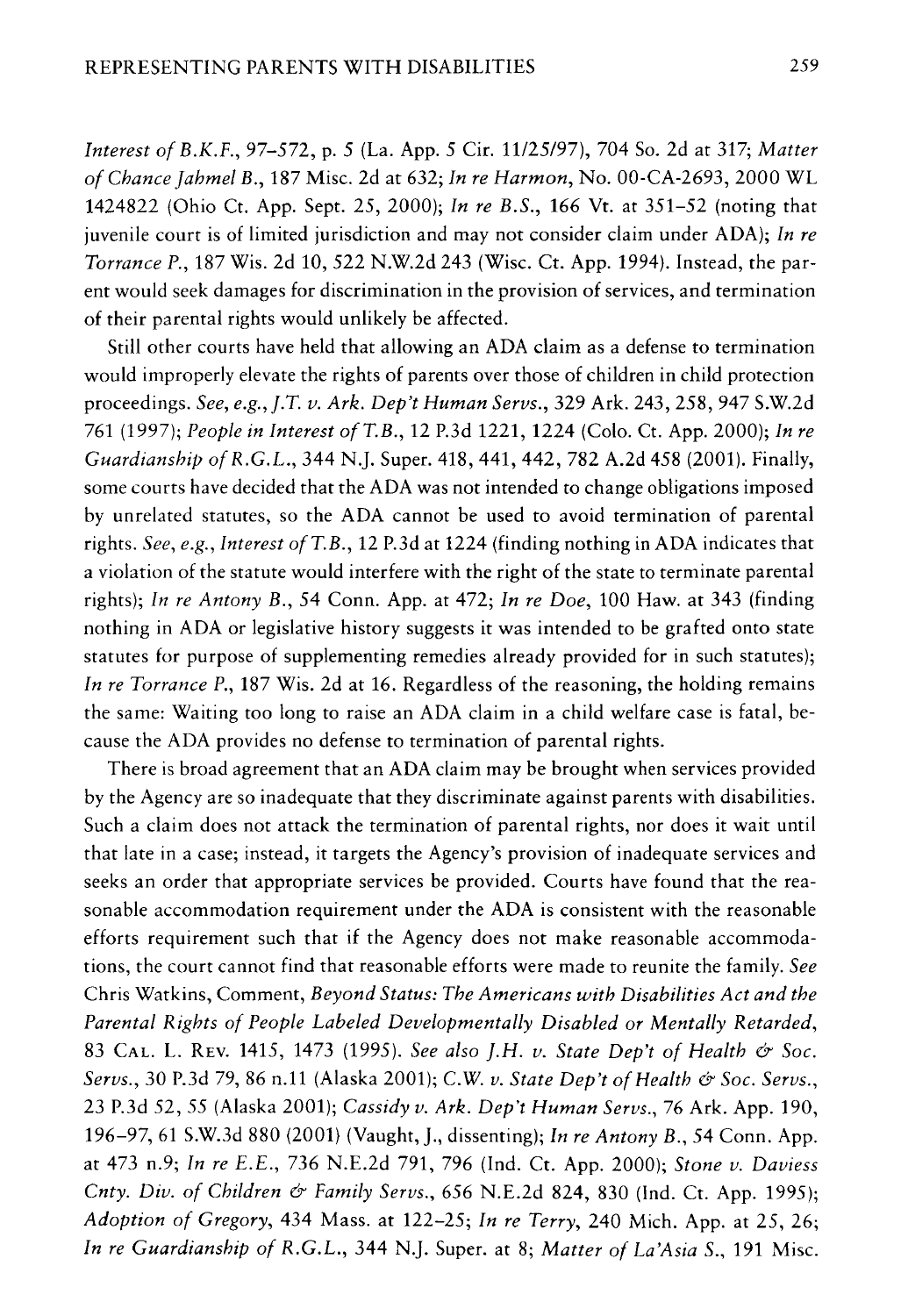2d at 42 (noting ADA guidelines are helpful supplement to State's diligent efforts standard); *Matter of Chance Jahmel B.,* 187 Misc. at 632; *In re Welfare of Angelo H.,*  124 Wash. App. 578, 587, 102 P.3d 822 (2004).

It is crucial to determine whether courts in the jurisdiction have decided the issue of the reasonable accommodation requirement and whether they have put any parameters in place (e.g., Can the ADA be used to require the creation of new services or merely modifications to existing services or provision of additional services?). If the issue has not been decided in the jurisdiction, research whether nearby jurisdictions have considered it, as findings from nearby states may be persuasive.

A claim for reasonable accommodations under the ADA-or, similarly, a claim that the Agency has failed to make reasonable efforts because the provided services have not reasonably accommodated a parent's disability-must be made as soon as possible. Basically, once the ADA violation is or should reasonably be apparent, a parent's attorney should raise the claim. Better yet, the parent's attorney can raise the issue of disability in the initial disposition hearing, invoke ADA protections, and demand reasonable accommodations. It may be fruitful to discuss the claim with the Agency ahead of time, when case services are being planned, as the Agency may provide the accommodations, preventing a court battle (though it is important to put the applicability of the ADA on the record in court). Thus, it is critical that parents tell the Agency about their disability as soon as possible and request accommodations accordingly so that any ADA issues can be raised early in the case.

If the Agency does not make reasonable accommodations despite the court finding that the ADA applies, a court may later find that reasonable efforts were not made. This finding threatens the Agency's access to federal funds to help pay for the case and also could slow any eventual effort to terminate the parent's rights. There are incentives on all sides to deal squarely with disability issues: Parents cannot afford to waive an ADA claim by failing to inform the Agency and the court of their disability and demand accommodations, the Agency cannot afford to ignore the parent's disability, and the child cannot afford the delay that may occur if disability issues are not addressed.

#### */2.0J(b) Raising an ADA Claim: Proving Disability*

The threshold for whether the ADA applies in a child welfare case is whether the parent has a disability. That question was the focus of much litigation for many years in ADA cases, but the ADA Amendments Act of 2008, P.L. 110-325, clarified the definition of disability and the intent of Congress in passing the ADA. Disability is defined as "(A) a physical or mental impairment that substantially limits one or more major life activities of  $[the]$  individual;  $(B)$  a record of such an impairment; or  $(C)$  being regarded as having such an impairment." 42 U.S.C. § 12102(1). Whether a person is disabled is to "be construed in favor of broad coverage." 42 U.S.C. § 12102(4)(A). The ADA Amendments Act of 2008 clarified that the focus of an ADA case should be on whether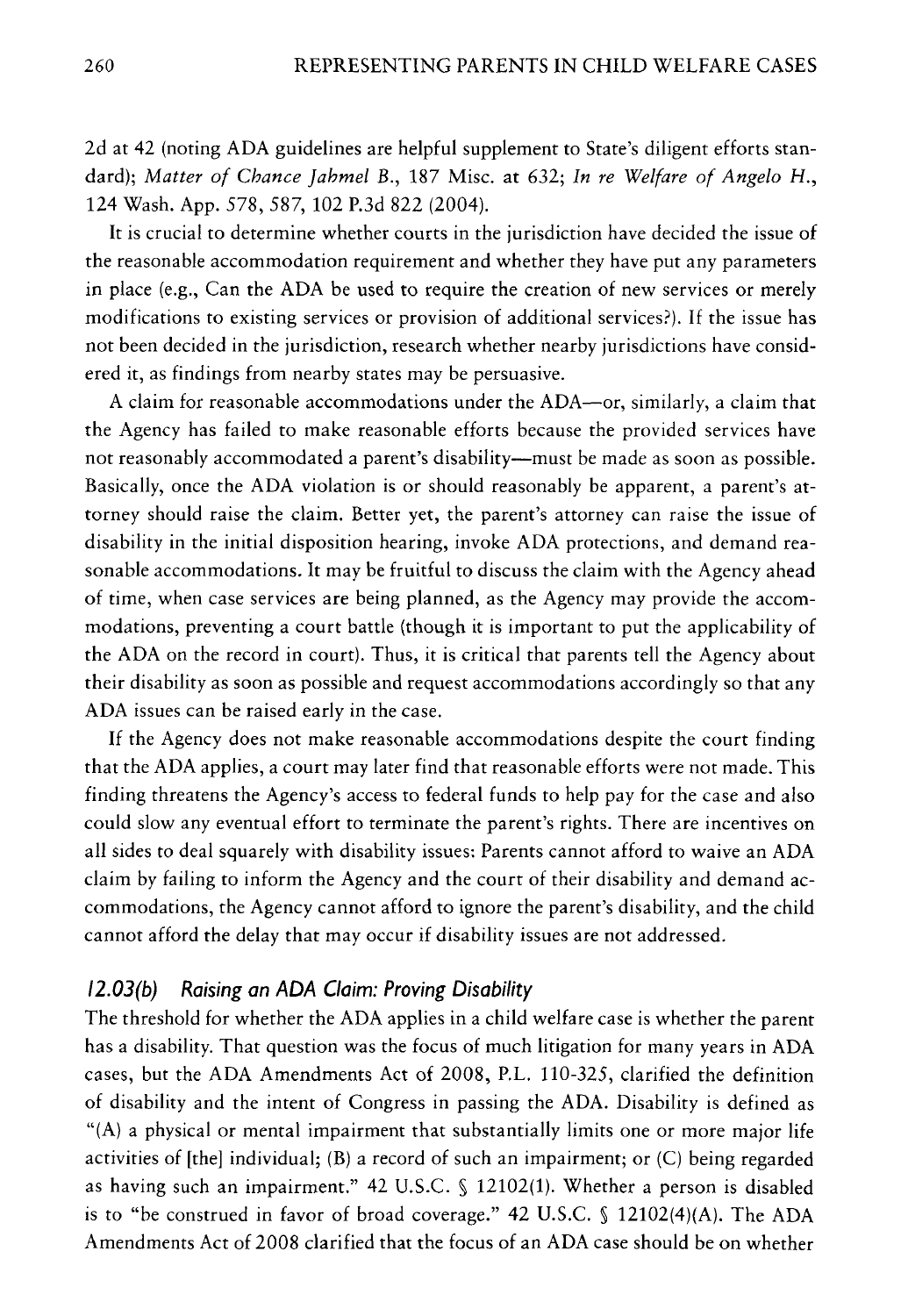covered entities have complied with their obligations under the law, not on whether the claimant has a disability. P.L. 110-325  $\Omega(a)(7)$ , (b)(5). The ADA lists numerous "major life activities" that may be limited and thus fall under ADA protection. These activities include many physical and cognitive tasks, 42 U.S.C.  $\S$  12102(2)(A). The non-exhaustive list in the statute includes, among other activities, learning, reading, concentrating, thinking, communicating, and working. In other words, the list includes tasks that may well be impaired for parents with disabilities, and these impairments may interfere with a parent's ability to benefit from the standard services provided by the Agency.

Although the ADA Amendments Act of 2008 made it easier to qualify for ADA protection, evidence of disability is still needed to trigger protection under the statute. Evidence might include facts found in medical and mental health records, Social Security determinations, and educational records. Importantly, even where a parent lacks evidence of a disability, agency caseworkers may have made written or verbal statements that indicate that they regard the parent as having a disability, which may be the key to gaining ADA protection for the parent. Often, the allegations within the Agency's Petition include assertions that a parent has a mental illness that interferes with parenting, is intellectually impaired in a manner that affects parenting, or lacks the capacity to parent effectively or to learn new parenting skills. Similarly, court reports filed by the caseworker may contain statements that demonstrate the caseworker's doubts about capacity or concerns about mental illness, cognitive impairment, or many disabilityrelated issues. These statements can trigger ADA protection for a parent because they indicate that the Agency regards the parent as having an impairment that is a disability under the law. *See* 42 U.S.C. § 12102(1)(C).

Under the ADA, people may be regarded as having a disability and thus protected if (1) they have an impairment that does not actually substantially limit a major life activity but are treated by a public entity as being substantially limited in a major life activity; (2) they have an impairment that substantially limits a major life activity because of the attitudes of others toward the impairment; or (3) they are simply treated by a public entity as having an impairment that substantially limits a major life activity. 28 C.F.R. § 35.104. *See also* 42 U.S.C. § 12102(3)(A). Many commentators have noted with concern that caseworkers and other professionals in child welfare cases often focus on the disabilities of parents. *See, e.g.,* NAT'L COUNCIL ON DISABILITY, *supra,* for a detailed overview. Yet this very focus can trigger ADA protection thanks to the "regarded as disabled" provision.

#### *12.0J(c) Raising an ADA Claim: "Qualified Individual" and "Public Entity"*

Protection under the ADA applies to a "qualified individual with a disability," which is defined as a person who, "with or without reasonable modifications," "meets the essential eligibility requirements for the receipt of services or the participation in programs or activities provided by a public entity." 42 U.S.C. § 12131(2). Parents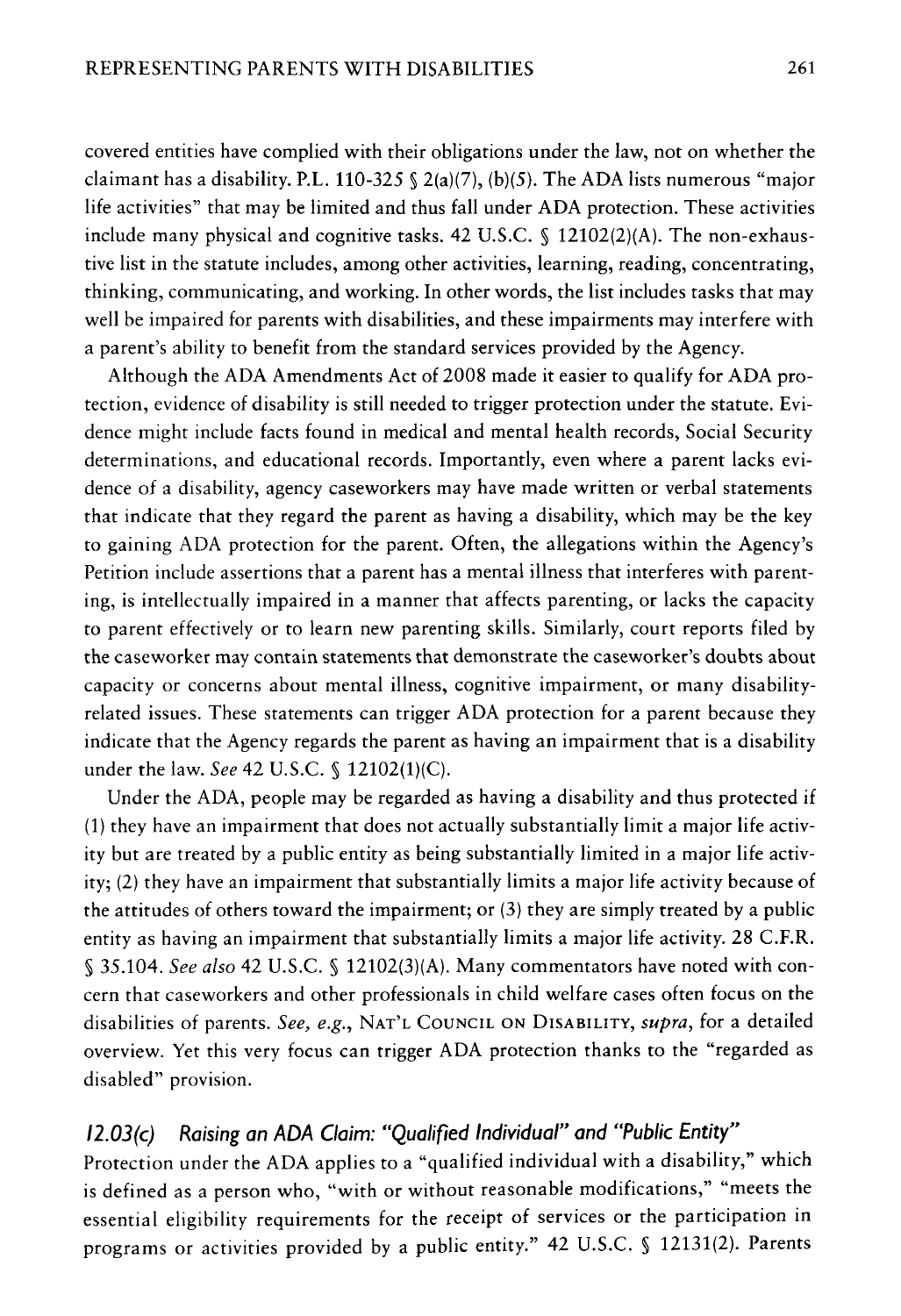with disabilities in child welfare cases meet these criteria, because they are eligible for family preservation and reunification services in most cases regardless of any modifications. It is their parenthood that makes them eligible for services, not their disability or associated accommodations. It is worth noting, however, that where aggravated circumstances are alleged, so that a parent would not be entitled to family preservation or reunification services, and the Agency has denied services based on those grounds, having a disability does not entitle the parent to services. *See* 42 U.S.C. § 671(a)(15)(D) (aggravated circumstances provision of the Adoption and Safe Families Act of 1997 stating that reasonable efforts are not required in such cases). For a similar provision codified in state law, *see,* e.g., MICH. COMP. LAWS § 712A.19a(2) (2014)). In such cases, parents are not entitled to services regardless of disability, because ADA protections do not provide an exception to aggravated circumstances statutes. Furthermore, parents are no longer "qualified individuals" for reunification services if the Agency and court determine that reasonable efforts are not required due to aggravated circumstances.

As for the "public entity" requirement for protection under the ADA, this is not a part of an ADA claim that is likely to be litigated in the child welfare context. Under the statute, a "public entity" includes any department of a state or local government. 42 U.S.C.  $\S$  12131(1)(B). Child welfare agencies—and the private agencies that work under contracts with governmental child welfare agencies—qualify as public entities.

#### */2.0J(d) Raising an ADA Claim: The* **Need** *for Specificity*

Another important part of an ADA claim is specificity about which accommodations are needed. Counsel must articulate why the services offered do not reasonably accommodate the parent's disability and suggest to the court and Agency how the disability may be reasonably accommodated through modifications to the services. Generally, both the court and the Agency will lack expertise about disability issues, so it is incumbent on counsel to propose options for accommodations. A combination of knowledge, connections with experienced professionals, and, most importantly, close consultation with the client about the disability and the parent-child relationship is essential to successful advocacy.

Sometimes, even after consultation with the client and other steps, counsel will not know what accommodations might be most effective, often because the assessment of the client by the caseworker and other professionals has been inadequate. In that case, the first accommodation may be for the Agency to arrange a thorough assessment by an expert familiar with parents with disabilities. Such experts may include occupational therapists, speech and language therapists, psychologists, physicians, rehabilitation consultants, and other professionals. Also, clients may have worked with professionals they trust who might be in an excellent position to provide a thorough assessment and ongoing treatment services.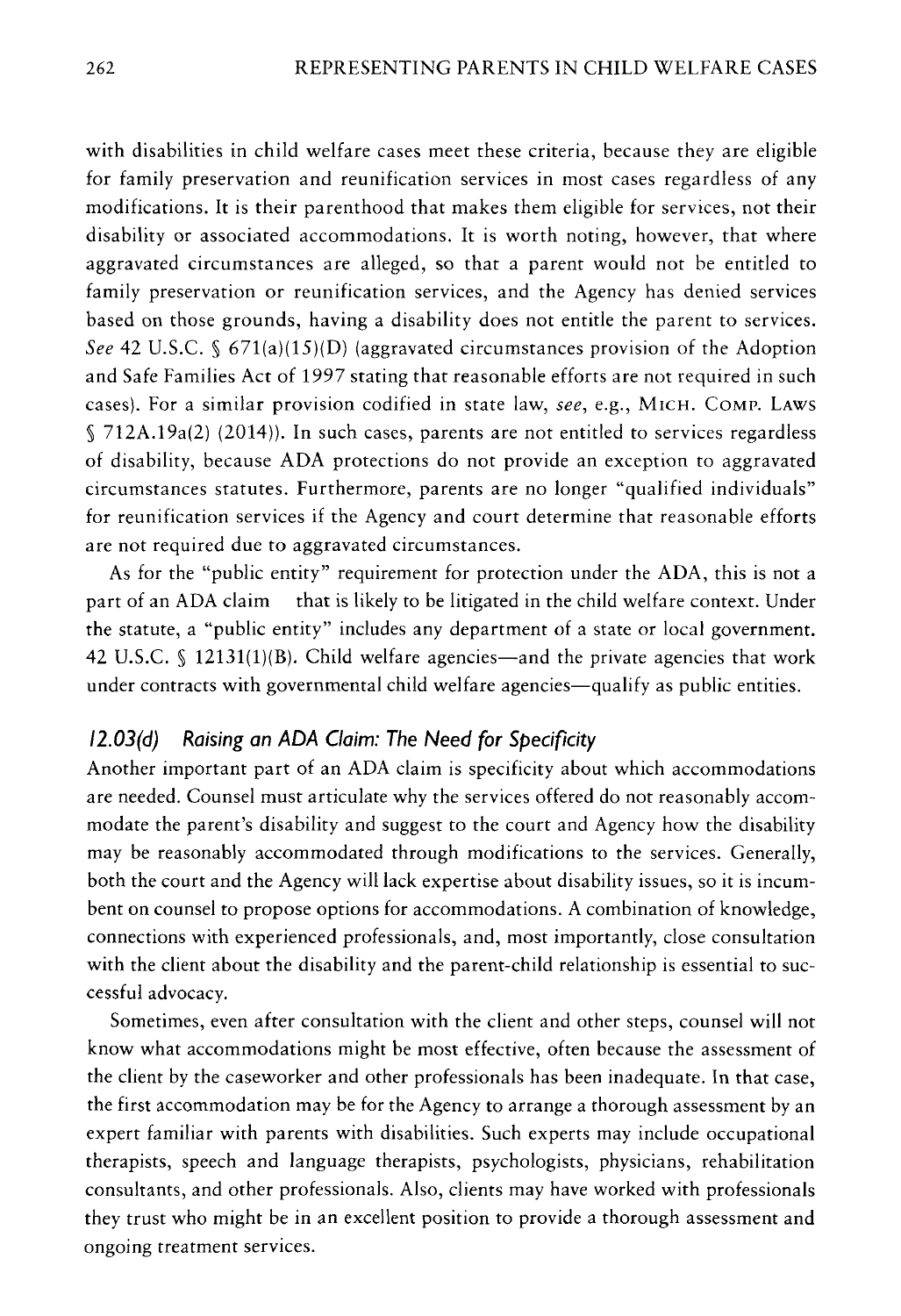Remember that accommodations may vary considerably from case to case, and there are many options. Accommodations can address where, how, when, and for how long a service is provided. Specialized services, or services from providers with particular expertise in disability as opposed to the Agency's usual roster of providers, can be ordered. Instead of class or large group formats, one-on-one or small group approaches can be used. Think broadly and creatively and consult closely with the client and professionals with expertise in the field. It may be possible to negotiate with the Agency outside of court to obtain many accommodations, and then a plan can be presented to the court. This approach has the added benefit of allowing all of the players time to put together an individualized package of services, creating a sense of "buy-in" and welltailored interventions. Some child welfare offices may have certain caseworkers with specialized training in disability issues who can be assigned to the case as a consultant or as the primary caseworker.

#### *12.0J(e) Raising an ADA Claim: Summary*

A parent may claim ADA protection regarding services provided by the Agency by demonstrating that he or she is a qualified person with a disability who requires a reasonable accommodation of that disability by a public entity. This claim must be raised as early in the case as possible and cannot first be raised when termination of parental rights is sought or on appeal. Courts have rejected the ADA as a defense to termination of parental rights but have supported its use to guarantee that the services provided by the Agency reasonably accommodate a parent's disability. Because courts have equated reasonable accommodations with reasonable efforts, such that they may find that reasonable efforts have not been made if a parent's disabilities have not been reasonably accommodated, a timely ADA claim can cause a later reversal of a termination of parental rights if the parent shows that the trial court failed to timely address the disability issue or the Agency failed to make required accommodations, and thus reasonable efforts were not made. The key is to make the ADA claim early and, if the court or the Agency does not address it properly, be persistent so the record repeatedly reflects that the claim was made.

Finally, it may be worth using ADA noncompliance to challenge an order that the Agency initiate termination of parental rights proceedings under the Adoption and Safe Families Act's fifteen-of-twenty-two-months provision. Under that provision, if a child has been in foster care for fifteen of the past twenty-two months, the court shall order the Agency to initiate termination of parental rights proceedings unless an exception to the requirement applies. *See* 42 U.S.C. § 675(5)(£). One of the exceptions is a failure to make reasonable efforts. *See* 42 U.S.C. § 675(5)(E)(iii). Because a failure to provide reasonable accommodations may preclude a finding that reasonable efforts were made, ADA noncompliance may trigger this exception to the fifteen-of-twenty-two-months rule. Again, practitioners must raise the applicability of the ADA early and cannot wait until the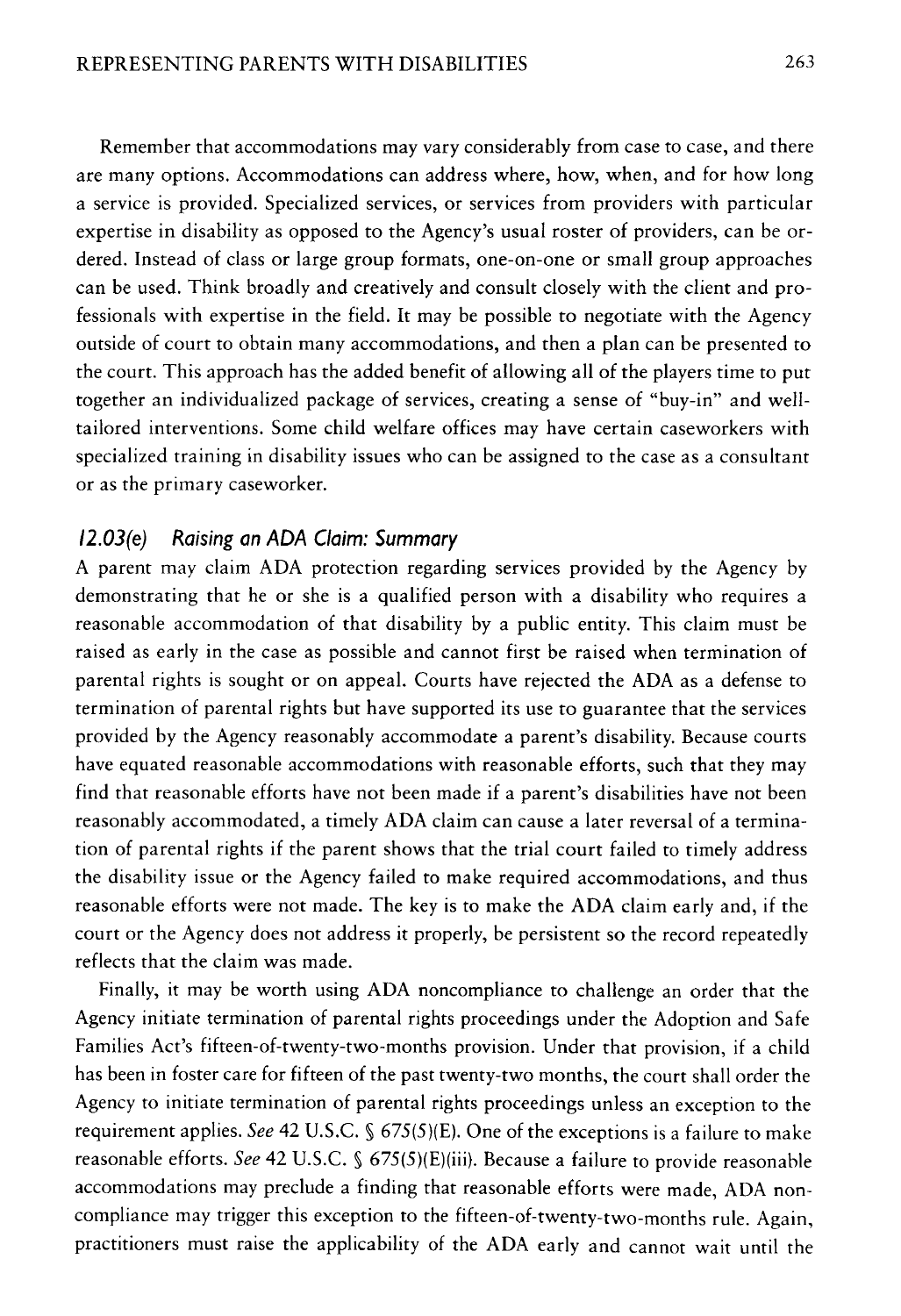Agency seeks termination of parental rights. If the court has ordered the Agency to make reasonable accommodations, and the Agency has failed to do so, the court may be reluctant to order the Agency to initiate a termination of parental rights proceeding.

For technical assistance, practitioners may want to consult their state Protection and Advocacy office or Through the Looking Glass, a national center dedicated to serving families in which a parent, child, or grandparent has a disability. Also, in its ROCKING THE CRADLE report, the National Council on Disability provides a list of ADA requirements, which is reproduced here:

Pursuant to Title II of the ADA, child welfare agencies must:

- 1. Provide parents with disabilities an equal opportunity to participate in programs, services, and activities. To implement this mandate, the agencies must make reasonable modifications in policies, practices, or procedures, unless such modifications would fundamentally alter the nature of the service, program, or activity.
- 2. Administer services, programs, and activities in the most integrated setting appropriate to the needs of qualified people with disabilities.
- 3. Not impose or apply eligibility criteria that screen out or tend to screen out any person with a disability from fully and equally enjoying any service, program, or activity, unless such criteria can be shown to be necessary for the provision of the service, program, or activity being offered.
- 4. Furnish auxiliary aids and services when necessary to ensure effective communication, unless an undue burden or fundamental alteration would result.
- 5. Provide, as needed, benefits, services, or advantages beyond those required by the regulation to people with disabilities.
- 6. Not impose surcharges on people with disabilities to cover the costs of measures to ensure nondiscriminatory treatment, such as making modifications required to provide program accessibility or providing qualified interpreters.
- 7. Not deny the benefits of programs, activities, and services to people with disabilities because entities' facilities are inaccessible.
- 8. Provide services, programs, and activities that, when viewed in their entirety, are readily accessible to and usable by people with disabilities.

NAT'L COUNCIL ON DISABILITY, *supra* at 88-89 (internal citations omitted).

#### **12.04 Key Elements of Advocacy: Client Counseling, Strategies, and Building Expertise**

It is important that counsel ask their clients about any disabilities and accommodations that might be needed. Counsel should guide the client through the likely phases of the case, including a discussion of what the courthouse is like and the places in which a client might receive services, as various accommodations might be needed in these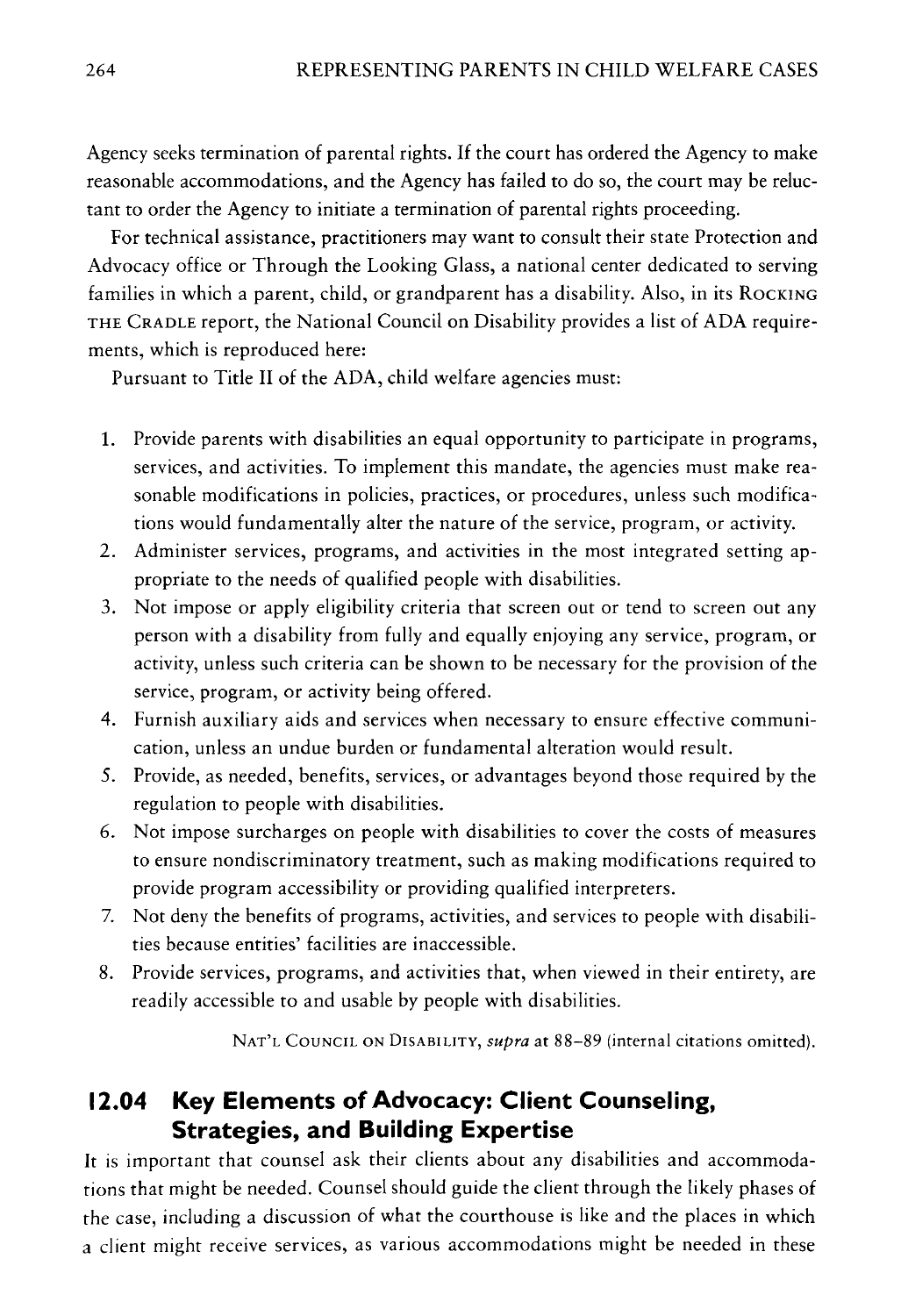settings. Clients often have considerable expertise about their disability, how it affects them in different contexts, how it might affect parenting, and how services and accommodations of all types might best be provided to them. The client is counsel's best resource.

Client interviewing and counseling can provide detailed information about the parent, the child, the parent-child relationship, family and other supports that have been in place or could be arranged, any services that the parent already receives, and whether any allegations against the parent that refer to disability are accurately linked to actual parenting skills or the home situation. For clients with cognitive disabilities, including learning or intellectual impairments, lawyers may need to take longer to explain the legal situation and should check in with clients to ensure that they have a good understanding of the case.

Clinical knowledge and professional contacts should be cultivated in areas such as mental health, medicine, social services, and rehabilitation. Attorneys should take the time to learn basic information about mental health treatment, social work practice with parents with disabilities, and issues such as Social Security or other public benefits, and common barriers in areas such as housing or employment. Interview any service providers the client may already have and get their ideas for what might be helpful. The services of these professionals may be included in the case service plan, and these providers may also have opinions and advice about how other parts of the plan can be implemented most effectively. Again, it is best if the client can play an active part in these discussions. Client counseling and consultations with service providers who have worked with the client and/or are knowledgeable about disability contribute a great deal to the ability of lawyers to argue for specific accommodations under the ADA, as discussed above.

In court, counsel must educate the judge about the client's disability, because otherwise the judge is left only with assumptions about what a parent with that disability can and cannot do. Emphasizing the actual parent-child relationship can be effective to counteract biases about parents with disabilities, which may include that a child would be better off with a non-disabled parent or that children of parents with disabilities do not love their parents or have as much of a bond with them as other children do. If the parent will need support in the home to provide care for the child, put together a plan of care. Even a partially formed plan of care can show the court that the parent is actively working to address any identified issues, decreasing the possibility that the court will see the case as one in which there will be no positive change. Case service plans must be scrutinized for specificity and to ensure that appropriate, measurable outcomes are identified. Often, requesting a more frequent hearing schedule can force the Agency to act more swiftly in developing and providing services and fight agency inaction. Sometimes, agency caseworkers pressure parents with disabilities to relinquish their parental rights, because the caseworkers believe that the parents will not be capable of caring for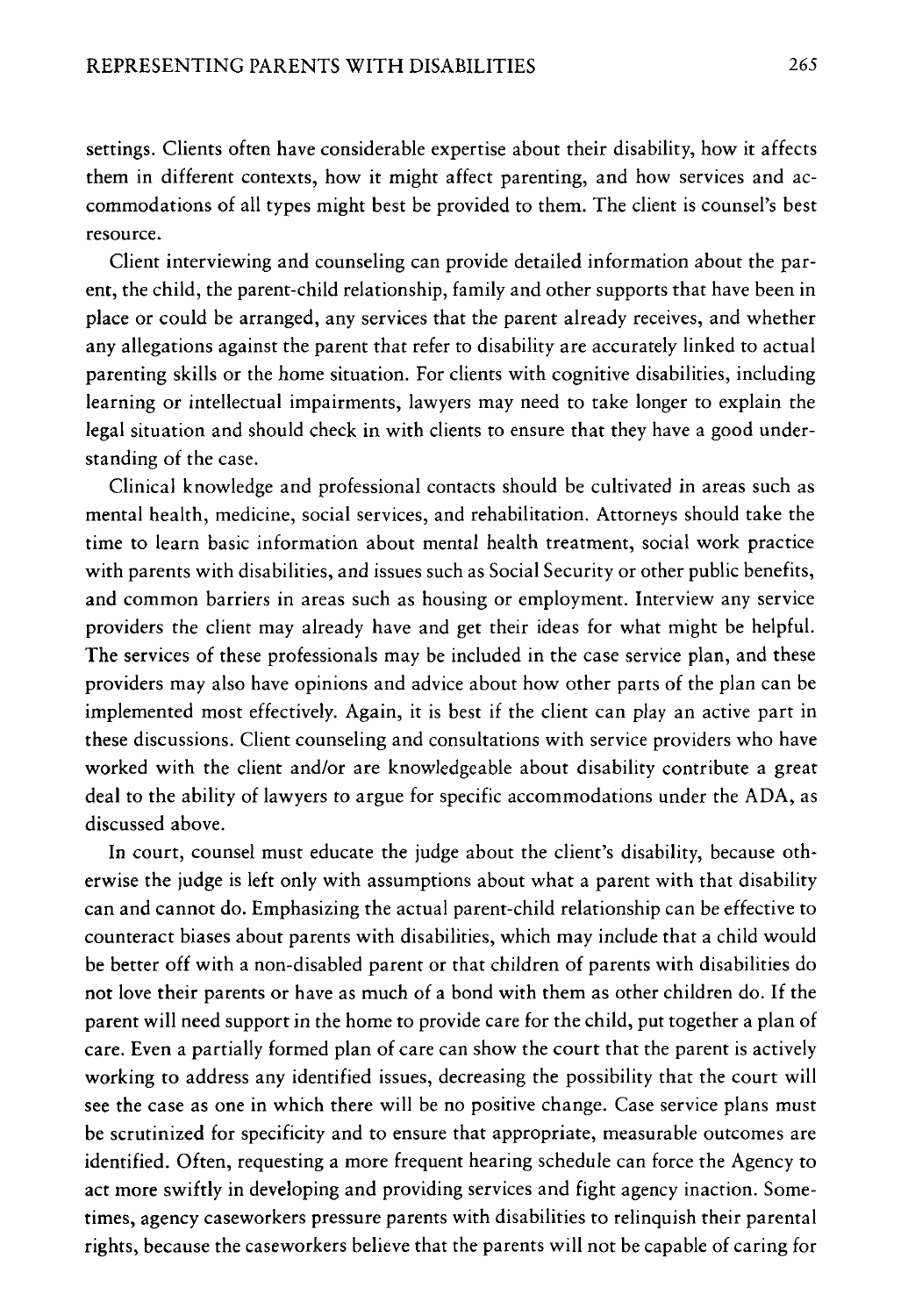their children. Counsel must shield clients from such pressure and provide caseworkers with a different narrative that emphasizes their clients' abilities and positive aspects of the parent-child relationship.

#### **12.05 The Problem of Expert Testimony**

In many child welfare cases, and perhaps especially those involving parents with cognitive or psychiatric disabilities, agency workers often seek-and courts order-assessments of parents by mental health professionals. These assessments carry tremendous persuasive weight in many courts. Judges have little contact with the families before them, and often little expertise with disability issues, so they are likely to rely on expert reports and testimony. Experts too often go unchallenged as they offer their opinions about the parent's present level of psychological and cognitive functioning, capacity for change, and prognosis. Yet these experts may not have expertise in parenting with a disability and instead rely on what amount to class-based declarations about parents. Experts in child welfare cases may make blanket statements about the ability of people with intellectual impairment to parent children with little regard for how *this* parent takes care of that child or what supports might be effective to improve parenting in a particular case. Coupled with this tendency—and contributing to it—is the common reliance of mental health experts on psychometric testing, such as IQ testing, that has little to no direct connection to parenting skills. Similarly, experts may rely on the fact of a given psychiatric diagnosis to state that the parent lacks the ability to take care of his or her child, rather than thoroughly assessing an individual's actual parenting skills. Few observe the parent and child together.

In the face of this testimony, many courts and even attorneys fail to take a skeptical approach to expert testimony and often ask about the expert's qualifications and not the empirical basis for the expert's conclusions, even though qualifications alone are insufficient to establish expertise. *See* Daniel W. Shuman, *What Should We Permit Mental Health Professionals to Say About "The Best Interests of the Child"?: An Essay on Common Sense,* Daubert, *and the Rules of Evidence,* 31 FAM. L.Q. 551, 564-65 (1997). There is little assurance that the methods employed by the expert are reliable and valid for the purpose for which they were used. Absent reliable and valid methods, what experts are really relying on are their subjective beliefs, biases, and extrapolations, which may not be supported by research in their field.

Ideally, a parent's attorney can obtain an evaluation from a different, trusted expert with which to challenge the conclusions of the Agency's expert. Too often, though, funds are not available, and these requests are denied. If counsel cannot secure her own expert, the only tool available to refute expert testimony may be vigorous cross-examination. When challenging expert testimony, the attorney should insist that the expert show that any assessments are actually relevant to parenting. Attorneys should also try to keep experts from testifying about behavior, test results, and clinical impressions not related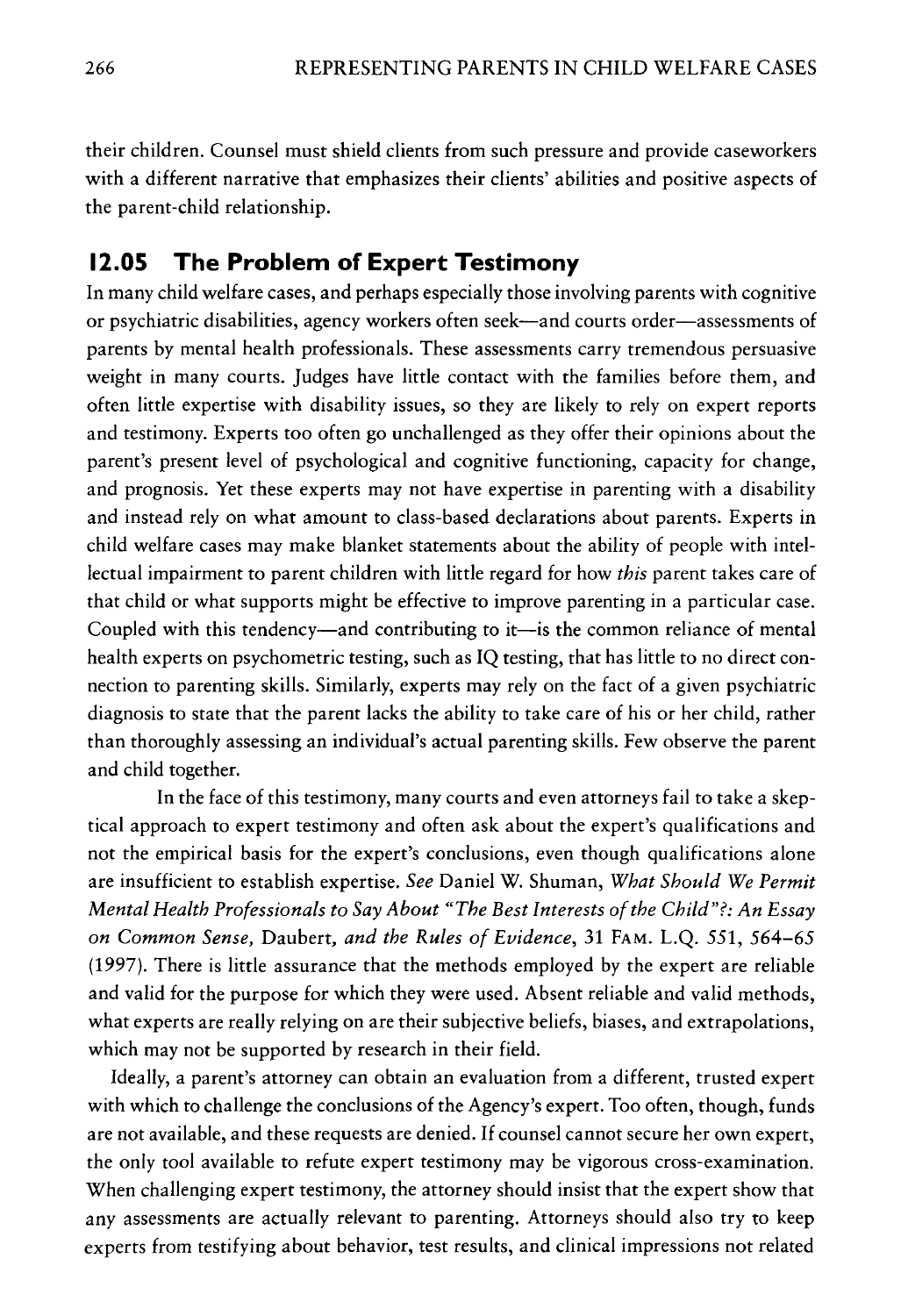to parenting. Read expert reports carefully, learn about the procedures used, determine whether the psychometric tests employed by the evaluator are up-to-date and considered valid for the assessment, and check the licensing status of the expert.

It may be useful to research the scope of practice for a particular profession to determine whether the expert has exceeded his or her bounds, and attorneys for parents would do well to be familiar with the American Psychological Association's Ethical Principles of Psychologists and Code of Conduct, to be in a position to discredit a psychology expert who did not complete an assessment in an ethical and professional manner. Psychologists are bound by their code of ethics and are vulnerable to licensing complaints for violations. All psychologists receive training in psychology ethics, and their licensing examination covers ethics requirements. These background facts are useful to bring out when cross-examining a psychologist who has failed to conduct an evaluation ethically. The American Psychological Association has also created several relevant best practice documents that are available on its website. *See* AM. PSYCHOLOG-ICAL Assoc., GUIDELINES FOR ASSESSMENT OF AND INTERVENTION WITH PERSONS WITH DISABILITIES (2014); AM. PSYCHOLOGICAL Assoc., GUIDELINES FOR PSYCHO-LOGICAL EVALUATIONS IN CHILD PROTECTION MATTERS (2013); AM. PSYCHOLOGICAL Assoc., SPECIALTY GUIDELINES FOR FORENSIC PSYCHOLOGY (2013). Although aspirational rather than binding, these documents illustrate the state of the art in the areas of child protection psychological evaluations, forensic evaluations, and how psychologists should work with people with disabilities. Practitioners should become familiar with them not only to facilitate challenging expert testimony, but also to know what to look for in a good independent evaluation.

#### **12.06 Guardians ad Litem for Parents**

In some cases, the possibility of appointing a guardian ad litem ("GAL") to represent a parent's best interests is raised because of indications that the parent is unable to direct his or her counsel. A request for a GAL by a parent's lawyer is drastic, as the need for the GAL is likely to be seen by the Agency and court as undermining any claim that the parent can provide adequate care for the child. Less drastic steps should be attempted first, such as use of a support person of the client's choosing to help the client participate in meetings with the lawyer, understand the case, and make decisions; using shorter meetings that cover less material more slowly; soliciting the client's understanding of what the lawyer has explained; giving the client enough time to discuss a decision in the case thoroughly with the lawyer and with others whom the client trusts; allowing the client enough time to make decisions; and using multiple modes of communication, after consultation with the client and professionals who have worked with the client about preferred modes of communicating.

Attorneys must be mindful that discussions about the case with third parties may jeopardize attorney-client privilege, but steps sometimes can be taken to mitigate the